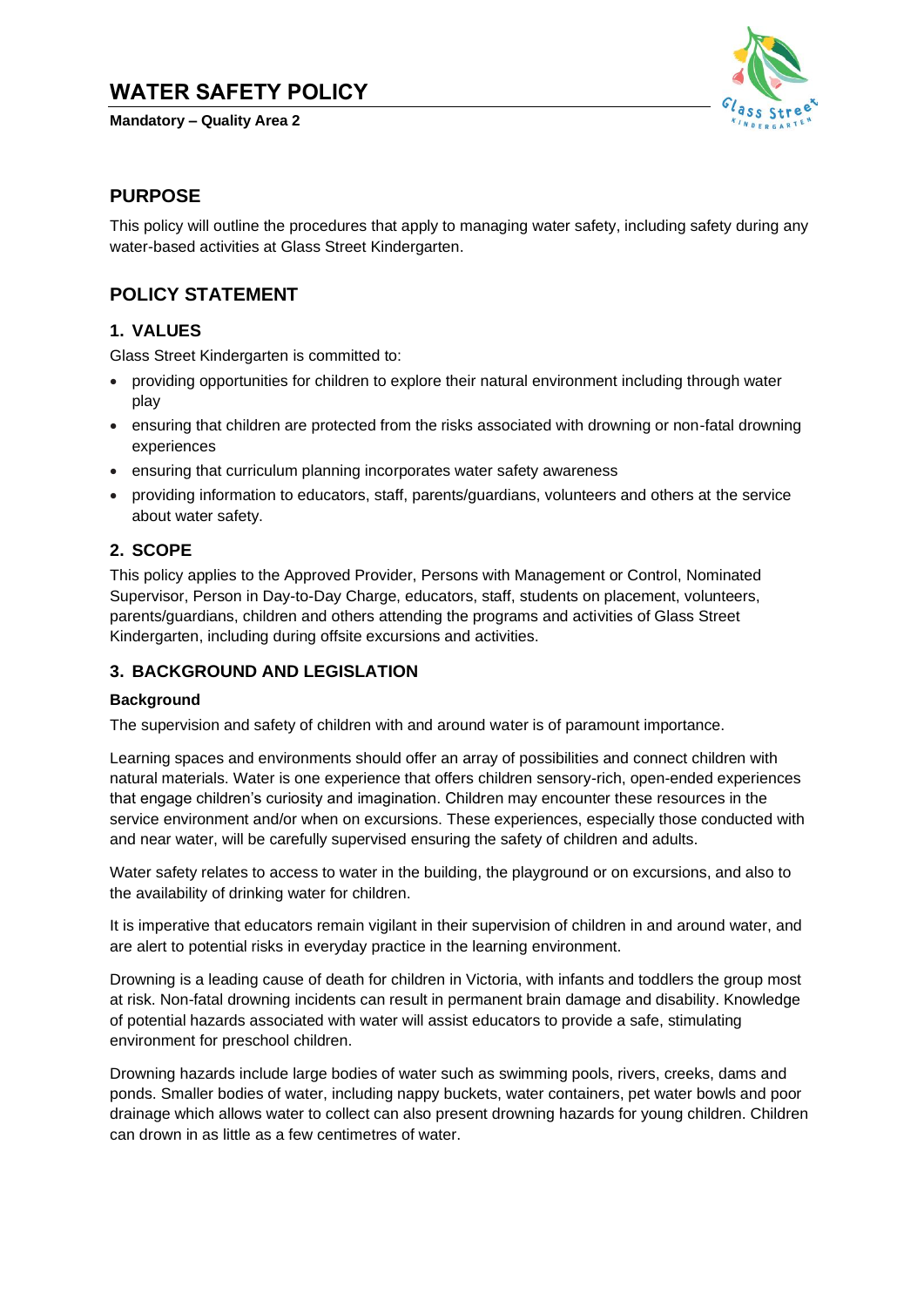Keep Watch is a public education program of Royal Life Saving Society – Australia, aimed at preventing the drowning deaths of children under 5 years of age in all aquatic locations. The program has four key actions:

- **supervise** children constantly around water
- **restrict access** to water hazards by using child-proof barriers and fences
- provide **water awareness** training to children
- **Resuscitation** saves lives ensure that staff have completed current first aid training.

### **Legislation and standards**

Relevant legislation and standards include but are not limited to:

- *Child Wellbeing and Safety Act 2005* (Vic) (Part 2: Principles for Children)
- *Education and Care Services National Law Act 2010*: Section 167, 165, 169
- *Education and Care Services National Regulations 2011*: Regulations 99, 101,101(2)(b)(c), 102, 123, 136, 168(2)(a)(iii)
- *National Quality Standard*, Quality Area 2: Children's Health and Safety
	- − Standard 2.2: Safety
		- − Element 2.2.1. At all times, reasonable precautions and adequate supervision ensure children are protected from harm and hazards.

The most current amendments to listed legislation can be found at:

- Victorian Legislation Victorian Law Today:<http://www.legislation.vic.gov.au/>
- Commonwealth Legislation ComLaw:<http://www.comlaw.gov.au/>

### **4. DEFINITIONS**

The terms defined in this section relate specifically to this policy. For commonly used terms e.g. Approved Provider, Nominated Supervisor, Regulatory Authority etc. refer to the *General Definitions* section of this manual.

**Adequate supervision:** (In relation to this policy) **supervision** entails all children (individuals and groups) in all areas of the service, being in sight and/or hearing of an educator at all times including during toileting, sleep, rest and transition routines. Services are required to comply with the legislative requirements for educator-to-child ratios at all times. Supervision contributes to protecting children from hazards that may emerge in play, including hazards created by the equipment used.

Adequate Supervision refers to constant, active and diligent supervision of every child at the service. Adequate supervision requires that educators are always in a position to observe each child, respond to individual needs, and immediately intervene if necessary. Variables affecting supervision levels include:

- number, age and abilities of children
- number and positioning of educators
- current activity of each child
- areas in which the children are engaged in an activity (visibility and accessibility)
- developmental profile of each child and of the group of children
- experience, knowledge and skill of each educator
- need for educators to move between areas (effective communication strategies).

**Approved first aid qualification:** A list of approved first aid qualifications, anaphylaxis management and emergency asthma management training is published on the ACECQA website: www.acecqa.gov.au

**Hazard:** A source or situation with a potential for harm in terms of human injury or ill health, damage to property, damage to the environment or a combination of these.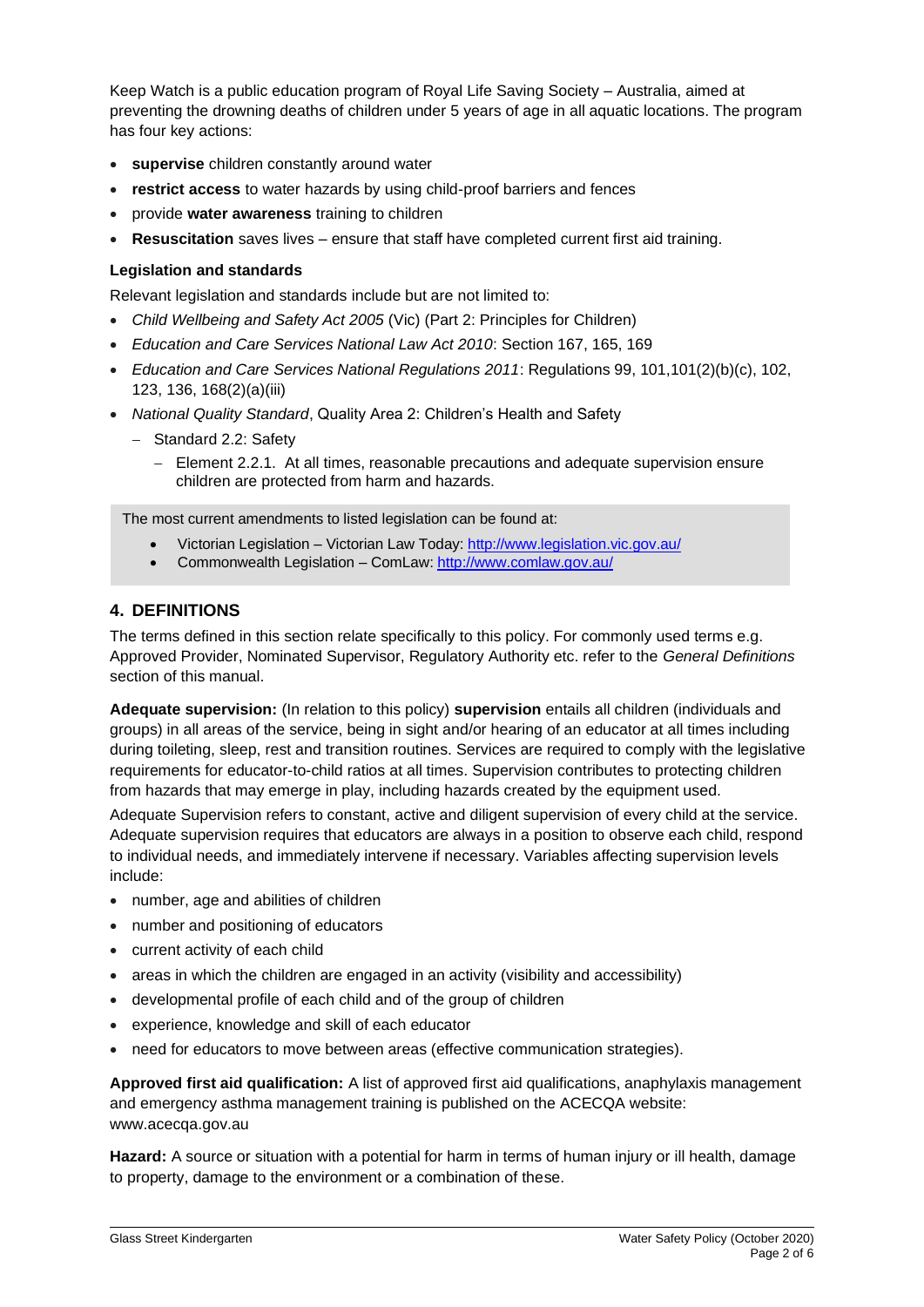**Notifiable incident:** An incident involving workplace health and safety that is required by law to be reported to WorkSafe Victoria. Notification is required for incidents that result in death or serious injury/illness, or dangerous occurrences. For a complete list of incidents that must be reported to WorkSafe Victoria, refer to the *Guide to Incident Notification* on the WorkSafe Victoria website: www.worksafe.vic.gov.au

**Serious incident:** A serious incident (regulation 12) is defined as any of the following:

- the **death of a child** while being educated and cared for at the service or following an incident while being educated and cared for by the service
- any **incident involving serious injury or trauma to a child** while the child is being educated and cared for, which:
	- a reasonable person would consider required urgent medical attention from a registered medical practitioner; or
	- the child attended or ought reasonably to have attended a hospital e.g. a broken limb\*
	- any **incident involving serious illness of a child** while that child is being educated and cared for by a service for which the child attended, or ought reasonably to have attended, a hospital e.g. severe asthma attack, seizure or anaphylaxis\*

**NOTE:** In some cases (for example rural and remote locations) a General Practitioner conducts consultation from the hospital site. Only treatment related to serious injury, illness or trauma is required to be notified, not other health matters.

• any emergency for which **emergency services** attended

NOTE: This means an incident, situation or event where there is an imminent or severe risk to the health, safety or wellbeing of a person at an education and care service. It does not mean an incident where emergency services attended as a precaution.

- a child appears to be **missing or cannot be accounted** for at the service
- a child appears to have been **taken or removed** from the service in a manner that contravenes the National Regulations
- a child was mistakenly **locked in or out of the service** premises or any part of the premises.

Notifications of serious incidents should be made to the regulatory authority (DET) through the [NQA IT System.](https://www.acecqa.gov.au/resources/national-quality-agenda-it-system) If this is not practicable, the notification can be made initially in whatever way is best in the circumstances.

NOTE: some of serious incidents above are also reportable incidents under the *Occupational Health and Safety Act 2004* and require notification to WorkSafe.

**Water hazard:** (in relation to this policy) can lead to drowning or non-fatal drowning incidences. Drowning hazards include large bodies of water such as swimming pools, rivers, creeks, dams and ponds. Smaller bodies of water, including nappy buckets, water containers, pet water bowls and poor drainage which allow water to collect can also present drowning hazards for young children.

### **5. SOURCES AND RELATED POLICIES**

### **Sources**

- Royal Life Saving Society Australia: [www.royallifesaving.com.au](http://www.royallifesaving.com.au/)
- Water Safety Victoria Water Safety Guide: *Play it Safe by the Water*[: www.watersafety.vic.gov.au](http://www.watersafety.vic.gov.au/)
- Kidsafe Water Safety Fact Sheet: [www.kidsafevic.com.au](http://www.kidsafevic.com.au/)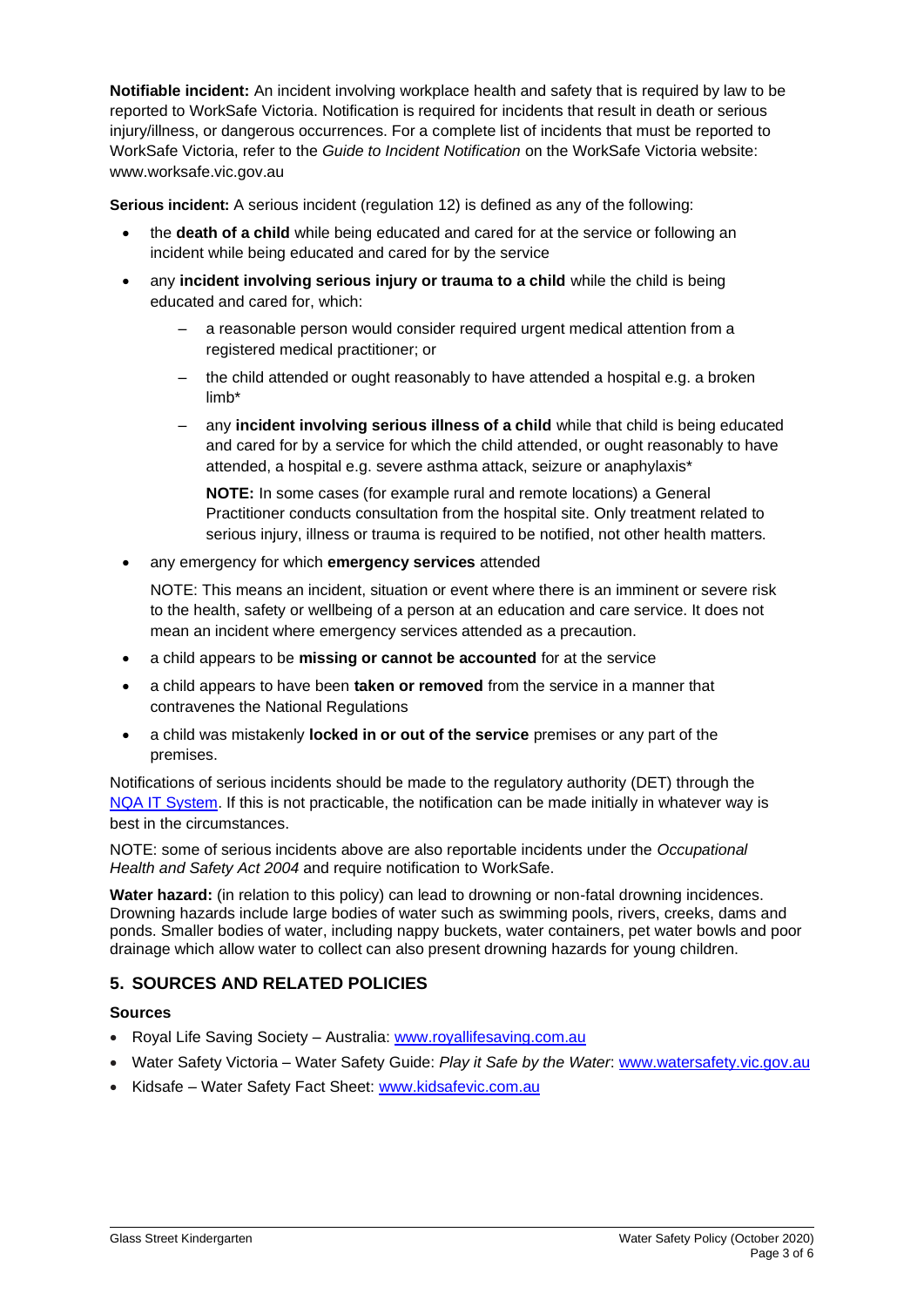#### **Service policies**

- *Administration of First Aid Policy*
- *Emergency and Evacuation Policy*
- *Excursions and Service Events Policy*
- *Nutrition and Active Play Policy*
- *Incident, Injury, Trauma and Illness Policy*
- *Occupational Health and Safety Policy*
- *Supervision of Children Policy*

# **PROCEDURES**

### **The Approved Provider or Persons with Management and Control is responsible for:**

- ensuring that children are adequately supervised (refer to *Definitions*) at all times when near water hazards (refer to *Definitions*)
- ensuring that educator-to-child ratios are maintained at all times (*Education and Care Services National Law Act 2010*: Sections 169(1),(2)&(3), *Education and Care Services National Regulations 2011*: Regulations 123,
- conducting a risk assessment in relation to any water hazards on or near the premises that may be accessible to children
- ensuring permission is obtained from parents/guardians for an excursion to a location where there is a water hazard (Regulation 99) (refer to *Excursions and Service Events Policy*)
- ensuring that water hazards and risks associated with water-based activities are considered in a risk assessment prior to conducting excursions and other offsite events (Regulation 101)
- ensuring increased levels of supervision for an excursion to a location where there is a water hazard (refer to *Supervision of Children Policy*)
- conducting a regular safety check of the service premises (refer to *Occupational Health and Safety Policy*)
- ensuring any water hazards that are not able to be adequately supervised at all times are isolated from children by a child-resistant barrier or fence (particularly large bodies of water including swimming pools, rivers, ponds etc.)
- ensuring that an educator with a current approved first aid qualification (refer to *Definitions*) is in attendance and immediately available at all times children are being educated and cared for by the service (Regulation 136)
- ensuring that details of current approved first aid qualifications (refer to *Definitions*) are filed with each staff member's record
- reporting serious incidents (refer to *Definitions*) to DET
- reporting notifiable incidents (refer to *Definitions*) to WorkSafe Victoria
- ensuring that water safety awareness is embedded in the curriculum
- providing current information to parents about water safety.

### **The Nominated Supervisor or Persons in Day-to-Day Control is responsible for:**

- assisting the Approved Provider to implement the *Water Safety Policy*
- ensuring parents/guardians are informed of the *Water Safety Policy* on enrolment
- ensuring permission is obtained from parents/guardians for an excursion to a location where there is a water hazard (refer to *Excursions and Service Events Policy*)
- ensuring information on water safety (refer to *Sources*) is incorporated into the educational program
- ensuring that children are adequately supervised (refer to *Definitions*) and protected from hazards and harm at all times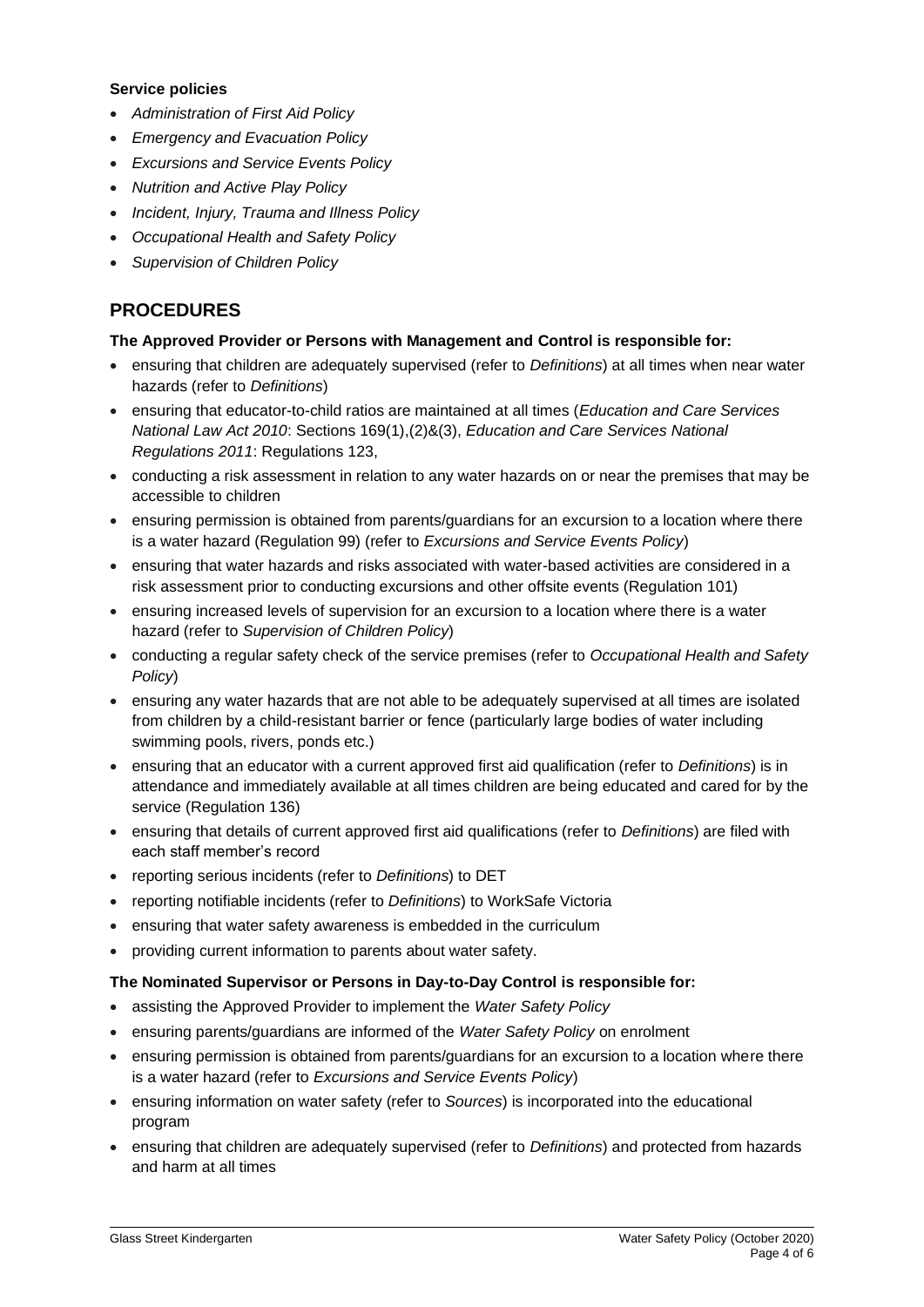- ensuring that water hazards and risks associated with water-based activities are considered in a risk assessment prior to conducting excursions and other offsite events (Regulations 100, 101)
- ensuring permission is obtained from parents/guardians for an excursion to a location where there is a water hazard (refer to *Excursions and Service Events Policy*)
- ensuring increased levels of supervision for an excursion to a location where there is a water hazard (refer to *Supervision of Children Policy*)
- ensuring that an educator with a current approved first aid qualification (refer to *Definitions*) is in attendance and immediately available at all times children are being educated and cared for by the service
- ensuring that all educators' current approved first aid qualifications meet the requirements of the National Regulations and are approved by ACECQA (refer to *Administration of First Aid Policy*)
- informing the Approved Provider immediately if any serious or notifiable incidents (refer to *Definitions*) occur at the service.

### **All staff are responsible for:**

- providing adequate supervision (refer to *Definitions*) at all times
- undertaking a risk assessment prior to an excursion to a location where there is a significant water hazard (refer to *Excursions and Service Events Policy*)
- adjusting supervision strategies to suit the activities being undertaken (refer to *Supervision of Children Policy*)
- obtaining parental permission for an excursion to a location where there is a water hazard (refer to *Excursions and Service Events Policy*)
- maintaining a current approved first aid qualification (refer to *Definitions*)
- ensuring gates and other barriers restricting access to water hazards are closed at all times and that fences are kept clear at all times
- ensuring that containers of water (including nappy buckets and cleaning buckets) are sealed with child-proof lids
- ensuring wading/paddling pools, water play containers and portable water courses are emptied immediately after each use and stored in a manner that prevents the collection of water when not in use
- checking the outdoor learning environment at the beginning and end of each day for puddles or filled containers that could pose a potential risk to small children after heavy rain
- providing water safety education as a part of the service's program
- informing the Approved Provider immediately if any serious or notifiable incidents (refer to *Definitions*) occur at the service.

### **Parents/guardians are responsible for:**

- supervising children in their care, including siblings, while attending or assisting at the service
- ensuring that doors, gates and barriers, including playground gates, are closed after entry or exit to prevent access to water hazards
- informing themselves about water safety
- ensuring their children understand the risks associated with water
- recognising when resuscitation is required and obtaining assistance
- considering undertaking approved first aid qualifications, as resuscitation skills save lives.

### **Volunteers and students, while at the service, are responsible for following this policy and its procedures.**